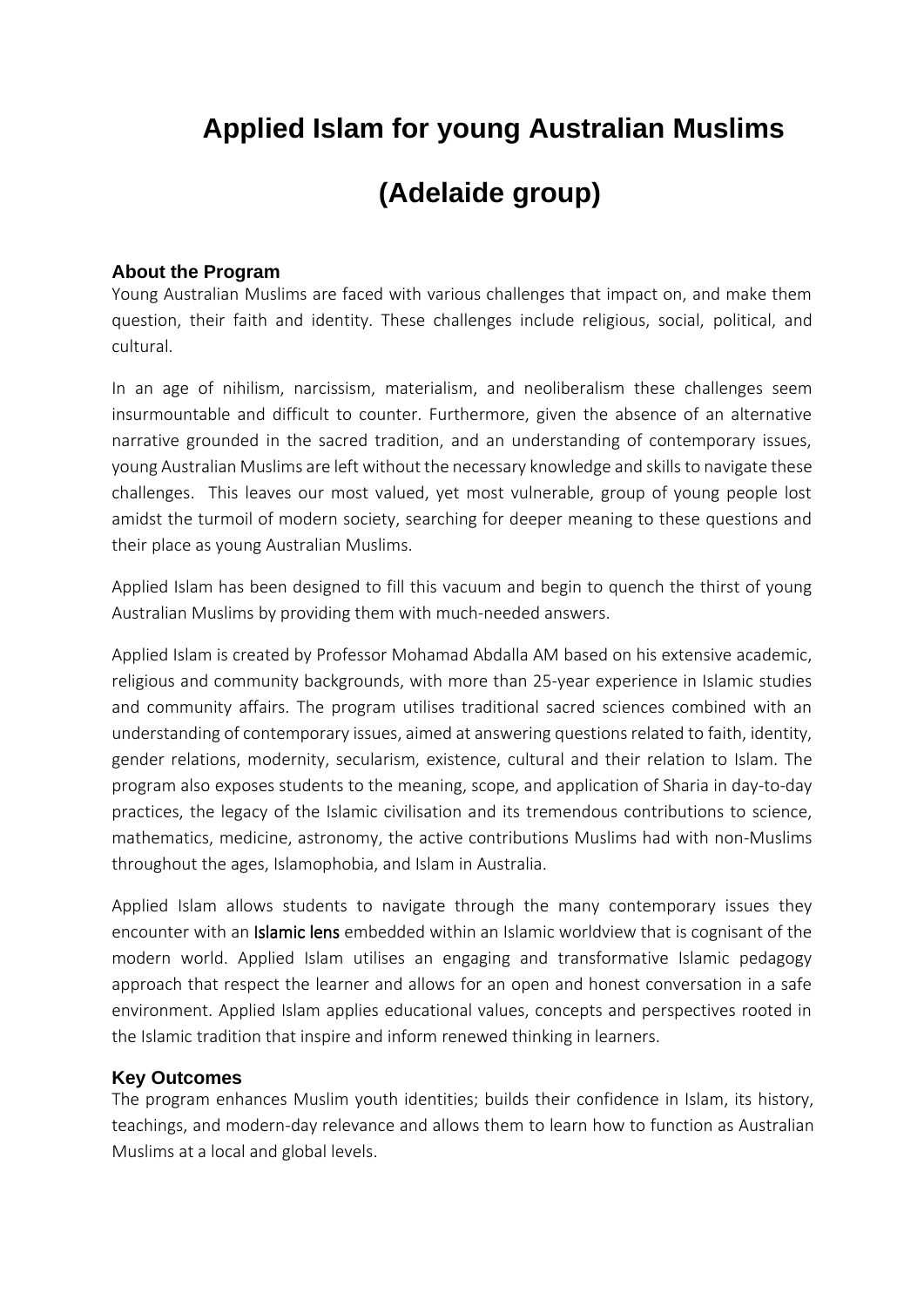#### Increased agency – Positive identity

- 1. Positive identification as both Muslim and Australian is developed such that the participants become more confident of being 'Muslim-Australian' and express a greater sense of pride about their identity.
- 2. Increased knowledge grounded in the Islamic sacred sciences in the contemporary world leads to young Muslim-Australians being able to negotiate their identity within broader Western society.
- 3. Participants will gain confidence to speak up about issues that matter to them among family, friends, and their community.
- 4. Contribution to discussions on issues important to young people has the potential to drive change for themselves/community.
- 5. The provision of expanded knowledge of Islam equips students with the tools, skills, and confidence to provide a counter-narrative to issues of concern such as racism and Islamophobia.

### Broader organisational networks based on trust and knowledge sharing - resilience

1. A network will be established where young Muslims, scholars and academic engage, promoting knowledge sharing and capacity building.

### Develop life, leadership, and critical thinking skills

- 1. The reliance on accurate information and empirically tested evidence in the delivery of the workshops will result in the participants expanding their capacity to think and act from what they have learnt. This is translated into increased levels of confidence, pride, and an ability to relay accurate information to those holding stereotypical beliefs.
- 2. Greater participation in community and civic life There are two levels that indicate the fulfilment of this outcome. One level represents the experience the young people who come out of the workshops have of themselves in terms of their capacity to make a difference. The other represents their actual participation in community.
- 3. Feeling of hope, pride, and empowerment.

### **Who should join the program?**

Young Australian Muslims who are:

- Between 10-17 years.
- Willing to be challenged.
- Dedicated to the program.
- Ready to be inspired.
- Willing to engage in respectful discussion.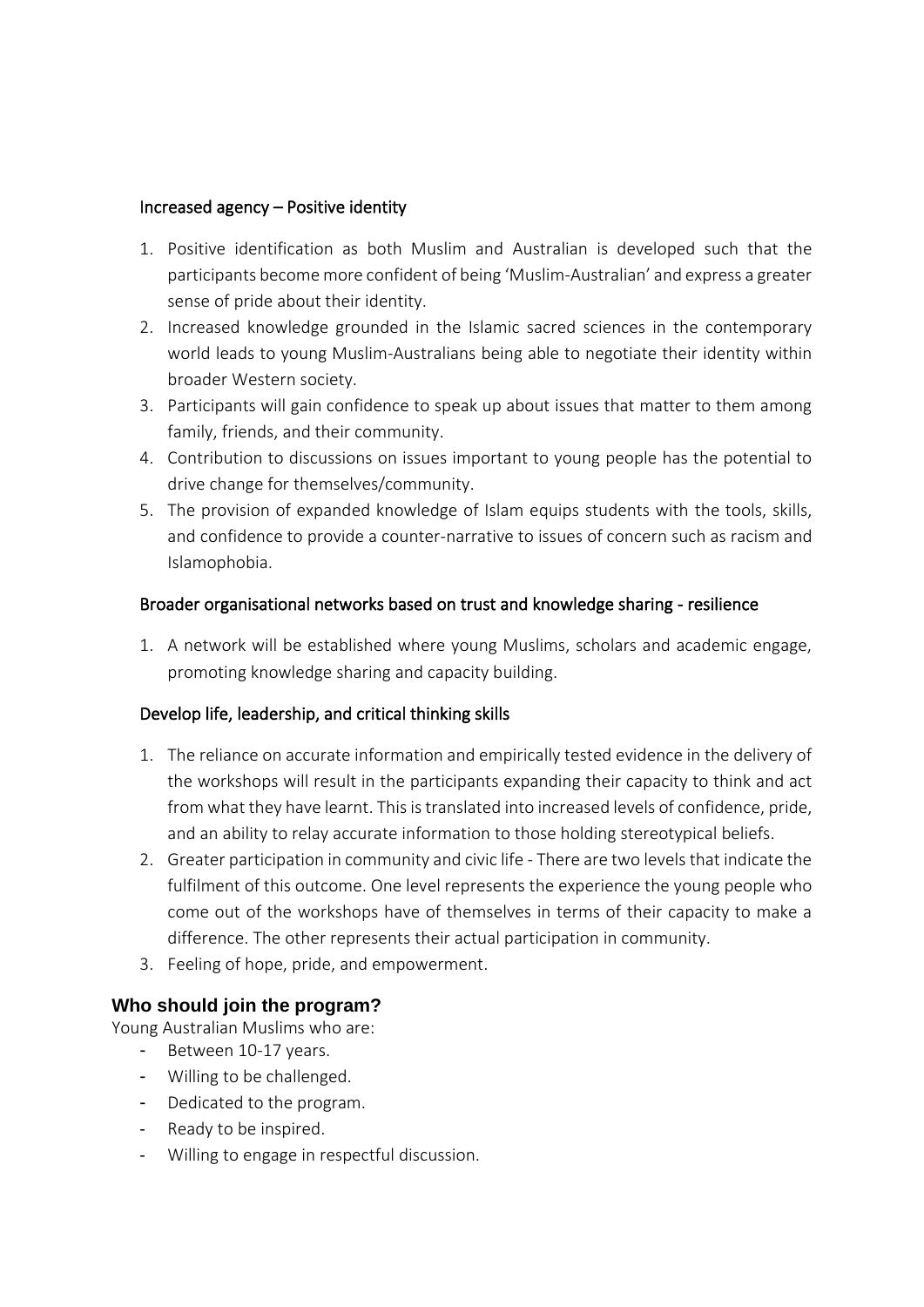## **Classes**

- Every Saturday at the Marion Masjid Community Hall.
- Boys class from 3pm-4pm.
- Girls class from 4pm-5pm.
- Structured but informal.
- Maximum of 20 per class.
- Handouts.

## **Assessment**

At the end of each unit, students will be required to present a [self-assessment and self](https://schoolbox.com.au/blog/what-does-self-assessment-and-self-reflection-bring-to-the-learning-journey/#:~:text=Self%2Dassessment%20and%20self%2Dreflection%20involves%20students%20reviewing%20their%20work,against%20a%20set%20of%20criteria.)[reflective assessment](https://schoolbox.com.au/blog/what-does-self-assessment-and-self-reflection-bring-to-the-learning-journey/#:~:text=Self%2Dassessment%20and%20self%2Dreflection%20involves%20students%20reviewing%20their%20work,against%20a%20set%20of%20criteria.) in the form of 500-1000 words writing OR an audio recording (up to 5 mins) explaining their understanding of the chosen topic before and after completion, and the impact it may have had on them.

## **Teaching team**

The Applied Islam Program is overseen by [Professor Mohamad Abdalla AM,](https://people.unisa.edu.au/Mohamad.Abdalla) Director of the Centre for Islamic Thought and Education at the University of South Australia. Lecturers and guest speakers include established academics, thought leaders, and living role models.

## **Graduation and Certificate of Completion**

A formal dinner-graduation ceremony and Certificate of Completion will be provided at the end of the program. The graduation ceremony will be attended by community leaders and members, families of participants, and other VIPs.

### **Admissions Criteria and Process**

- Online applications open 15 June 2022.
- Submit your application online.
- Participants will be announced 1 July 2022.
- Commencement 1 August 2022.

Total commitment is essential. Failure to attend more than 2 sessions will lead to immediate disqualification.

## **Program structure**

See table below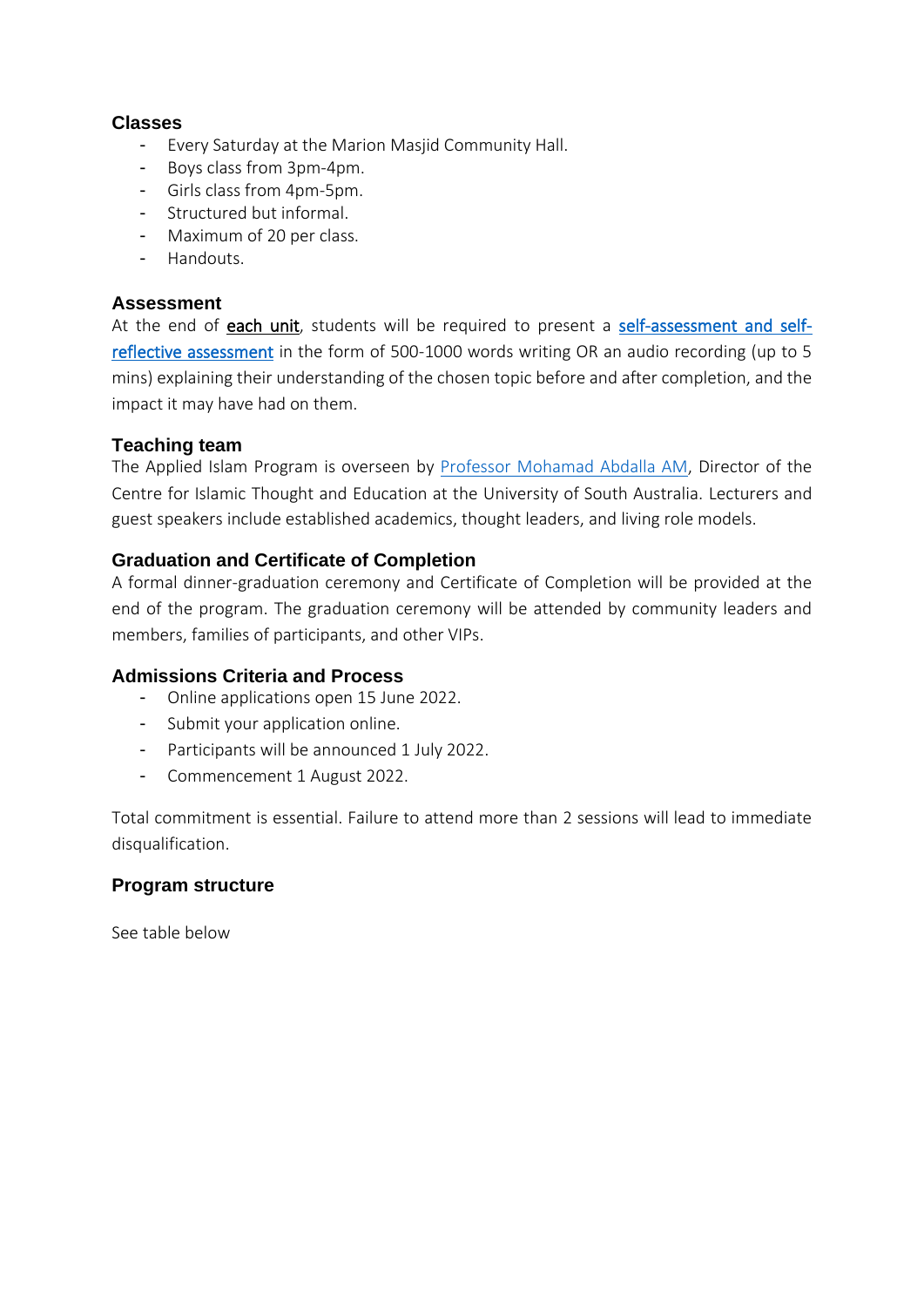| <b>Semester</b>            | <b>Modules</b>                                                                                                                                                                                                                                                                                                                                                                     |                                                                                                                                                                                                                                                |
|----------------------------|------------------------------------------------------------------------------------------------------------------------------------------------------------------------------------------------------------------------------------------------------------------------------------------------------------------------------------------------------------------------------------|------------------------------------------------------------------------------------------------------------------------------------------------------------------------------------------------------------------------------------------------|
|                            | Year 1                                                                                                                                                                                                                                                                                                                                                                             | Year 2                                                                                                                                                                                                                                         |
| Semester<br>$\mathbf{1}$   | Unit 101 - The Contextand beyond!<br><b>Module 101.1</b> – Adab of seeking knowledge – does it<br>matter?<br>Module 101.2 - The Islamic worldview [What do we                                                                                                                                                                                                                      | Unit 201 - Muslim women are oppressed - really?<br><b>Module 201.1</b> – Islam and women's rights – Is there such a<br>thing?<br><b>Module 201.2</b> – 8000 top female Muslim scholars and                                                     |
|                            | believe in, and why?] - who cares?<br>Module 101.4 - Islam beyond the Arabs - The Islamic<br>civilisation shaped the world - really?                                                                                                                                                                                                                                               | counting.<br><b>Module 201.3</b> – Domestic violence and intimate partner<br>violence are not cool!<br>Module 201.4- Let's talk about polygamy, divorce,<br>inheritance, and women's leadership.                                               |
| Semester<br>$\overline{2}$ | Unit 102 - The Textmatters!<br><b>Module 102.1</b> - What is this thing called Shariah?<br><b>Module 102.2</b> – figh is not a chocolate brand dude!<br><b>Module 102.3</b> – Why is everything haram – or is it?<br>Module 102.4 - Case study 1: To music or not to music?<br>Module 102.5 - Case study 2: Haircuts, tattoos, and<br>clothing - what's halal and what's not?      | Unit 202 - Bring back the caliphate.<br><b>Module 202.1</b> - The Prophetic model of governance, and<br>what happened thereafter.<br>Module 202.2 - Government or governance in Islam?<br><b>Module 202.3</b> $-$ Is democracy halal or haram? |
| Semest <u>er</u><br>3      | Unit 103 - Who am I - All about you buddy!<br>Module 103.1 - What is identity and how is it shaped?<br>Module 103.2 - Can I be Muslim and Australian - How?<br>Can you show me some role model?<br><b>Module 103.3</b> $-$ Is gender relations and sexuality part of<br>identity – how and why?<br><b>Module 103.4</b> – Does Islamophobia, racism and media<br>shape my identity? | Unit 203 - Reason and revelation<br><b>Module 203.1</b> – Is atheism a problem?<br><b>Module 203.2</b> – Islam and science – are they contradictory?<br><b>Module 203.3</b> - Did you come from monkeys? Creation vs<br>evolution.             |
| Semester<br>$\overline{4}$ | Unit 104 – It's all about the heart mate – Fix it.<br>Module 104.1 - Does spirituality really matter and<br>what's so important about the heart?<br>Module 104.2 - Keep your heart disease free<br>(arrogance, greed, hatred, wantonness, and envy).                                                                                                                               | Unit 204 - Modesty, intimacy & marriage<br><b>Module 204.1</b> - Is Haya (modesty) for women only?<br><b>Module 204.2</b> – Marriage for the unmarried – all you need<br>to know about marriage (for ages 16+).                                |